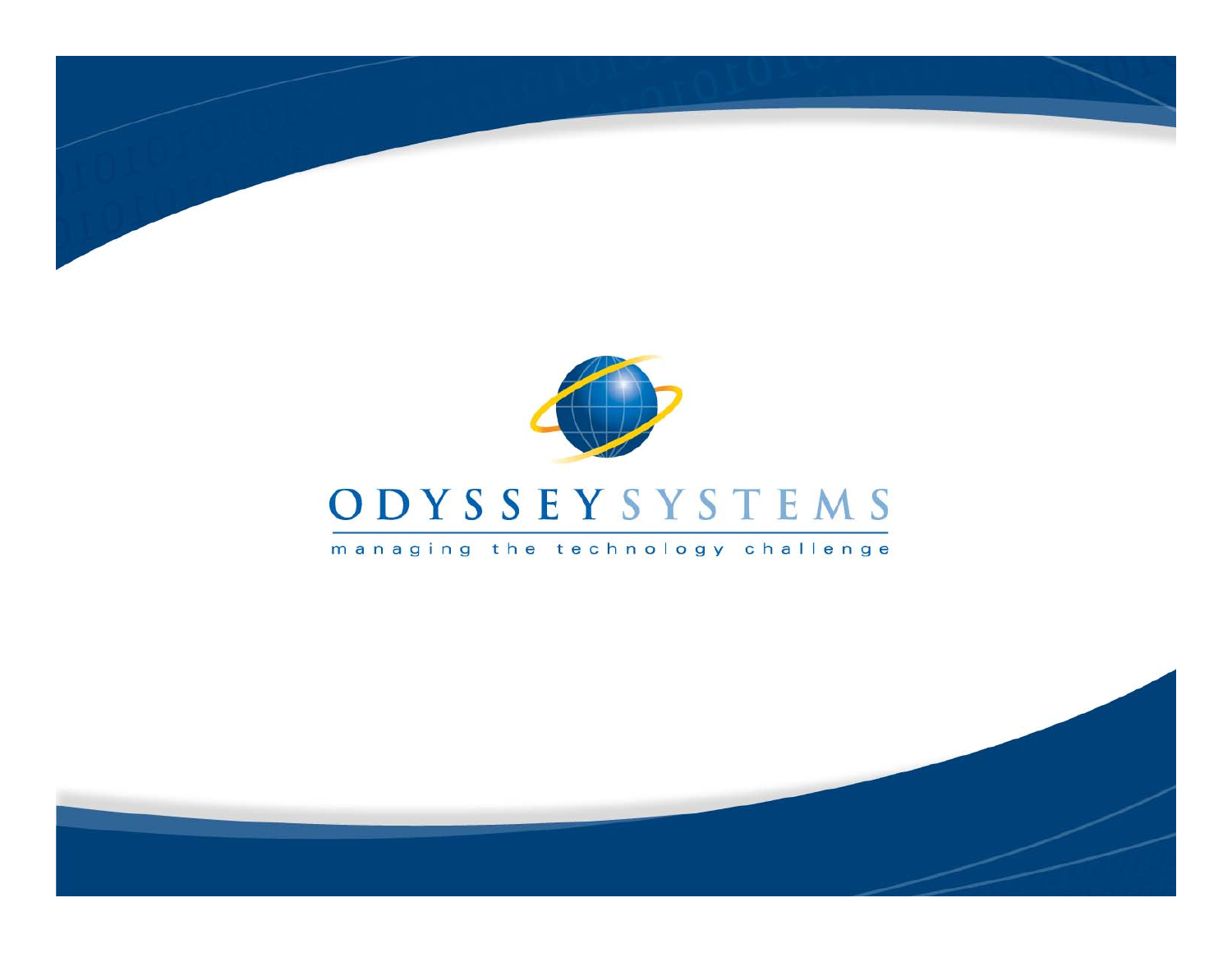

#### **Maximizing the Prime-Subcontractor Relationship**

#### *A Subcontractor's Perspective*

NDIA National Small Business ConferenceMay 9, 2006 Michael Sweat, CEO Odyssey Systems Consulting Group

managing the technology challenge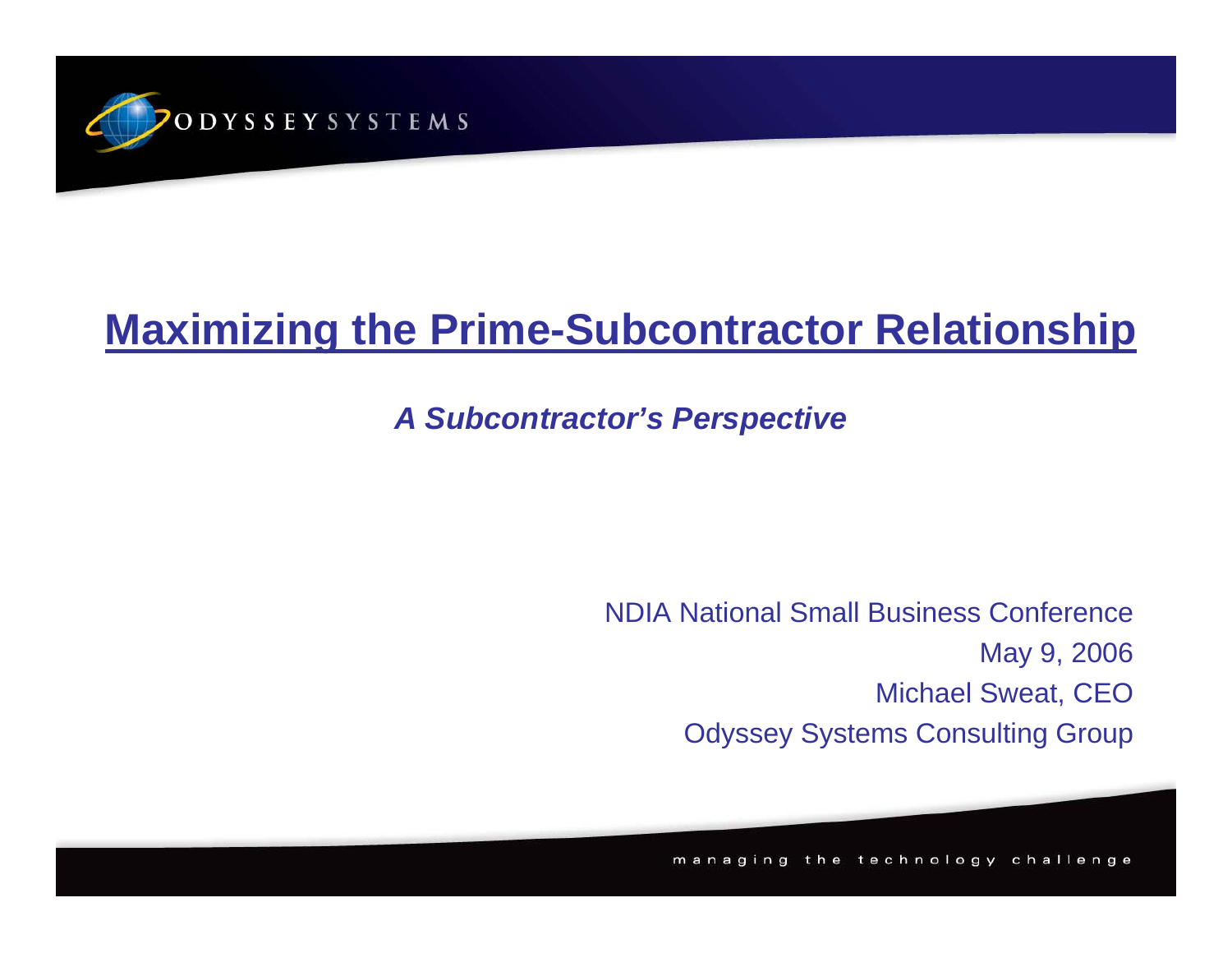

# **Who is Odyssey?**

- $\bullet$  **Privately-Held Technical Consulting Firm founded in 1997**
- $\bullet$ **160 Employees**
- $\bullet$ **#388 on the** *Inc. 500* **in 2004**
- $\bullet$ **Projected 2006 Sales: \$22.0M**

man the technology challenge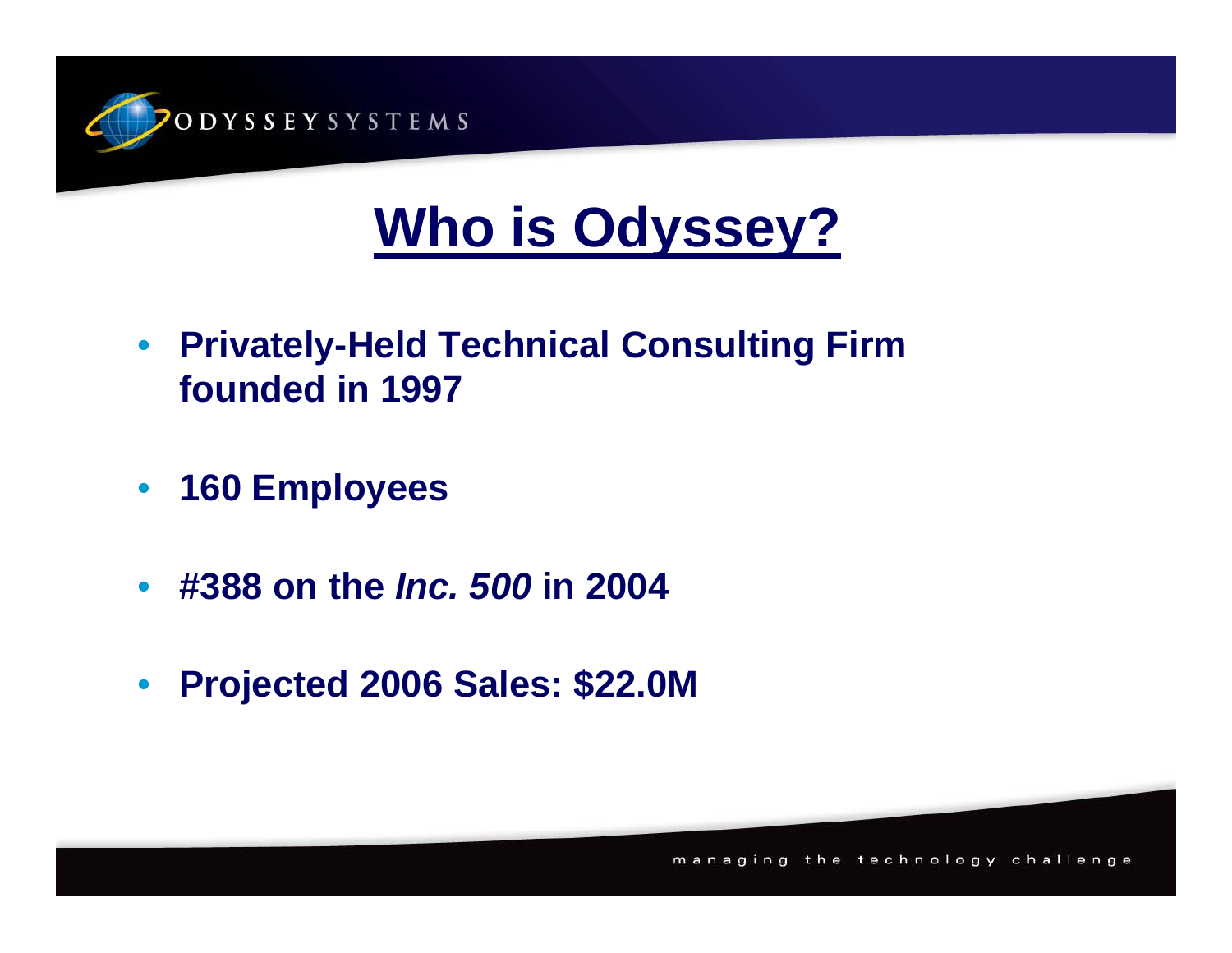

# **Our Large Business Team Partners**

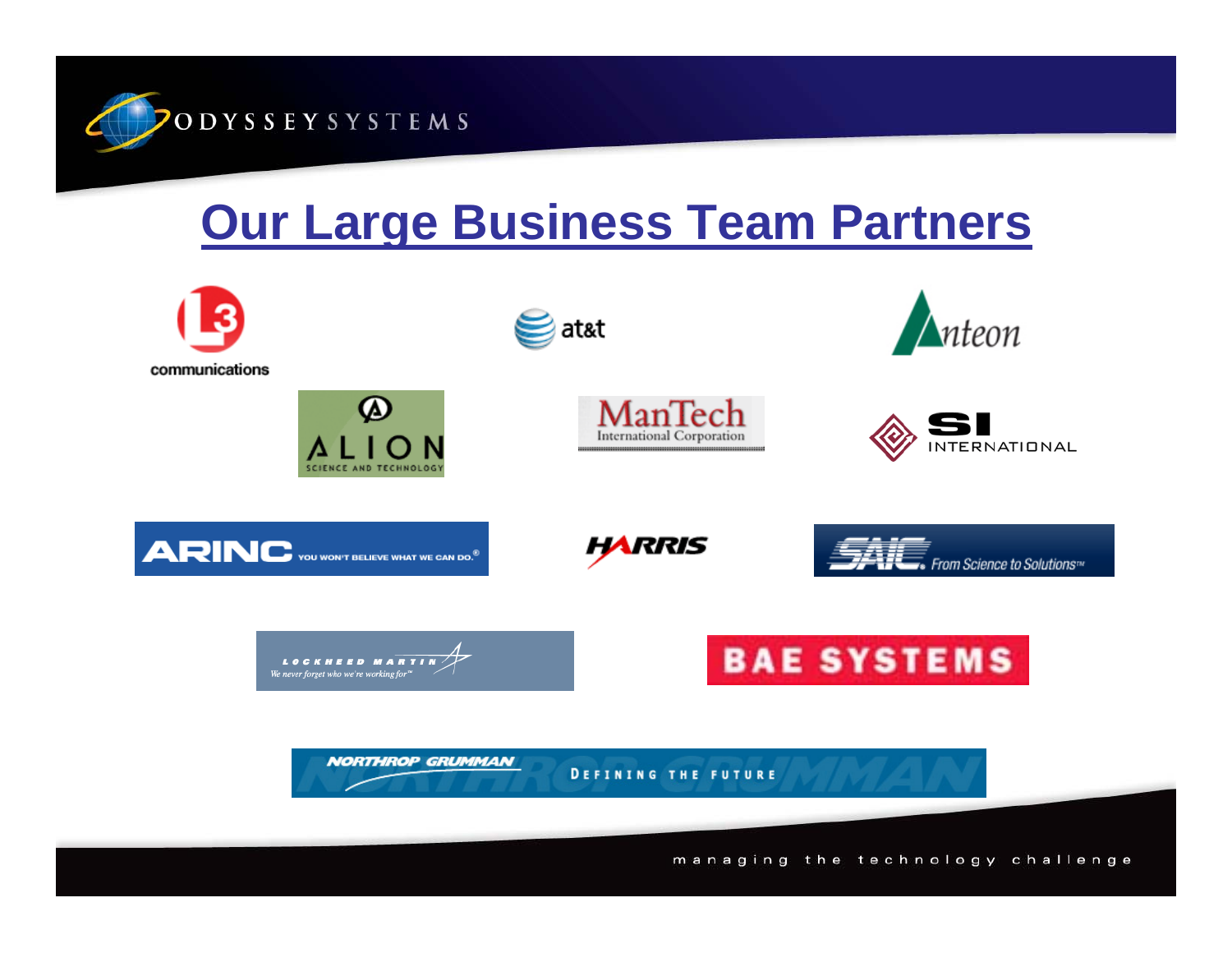

# **Historical Revenue Distribution**



managing the technology challenge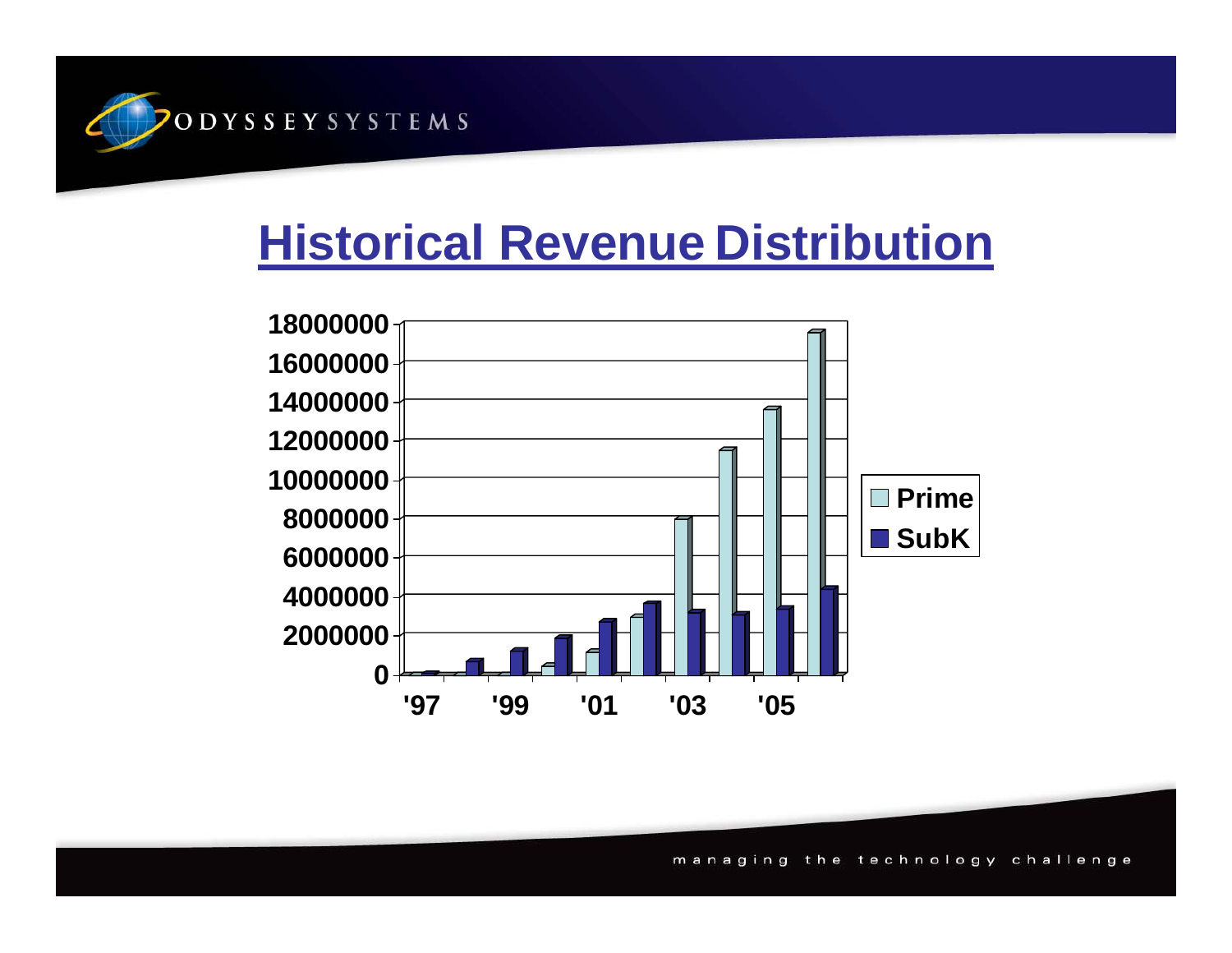

## **What Makes a SB Partner Attractive?**

- $\bullet$ **Fills a Niche**
- $\bullet$ **Contributes to the Team**
- $\bullet$ **Delivers What They Promise, When They Promise**
- $\bullet$ **Acts with Honesty and Integrity**
- $\bullet$ **Makes Doing Business Easy**
- $\bullet$ **Recognizes Business is a Two Way Street**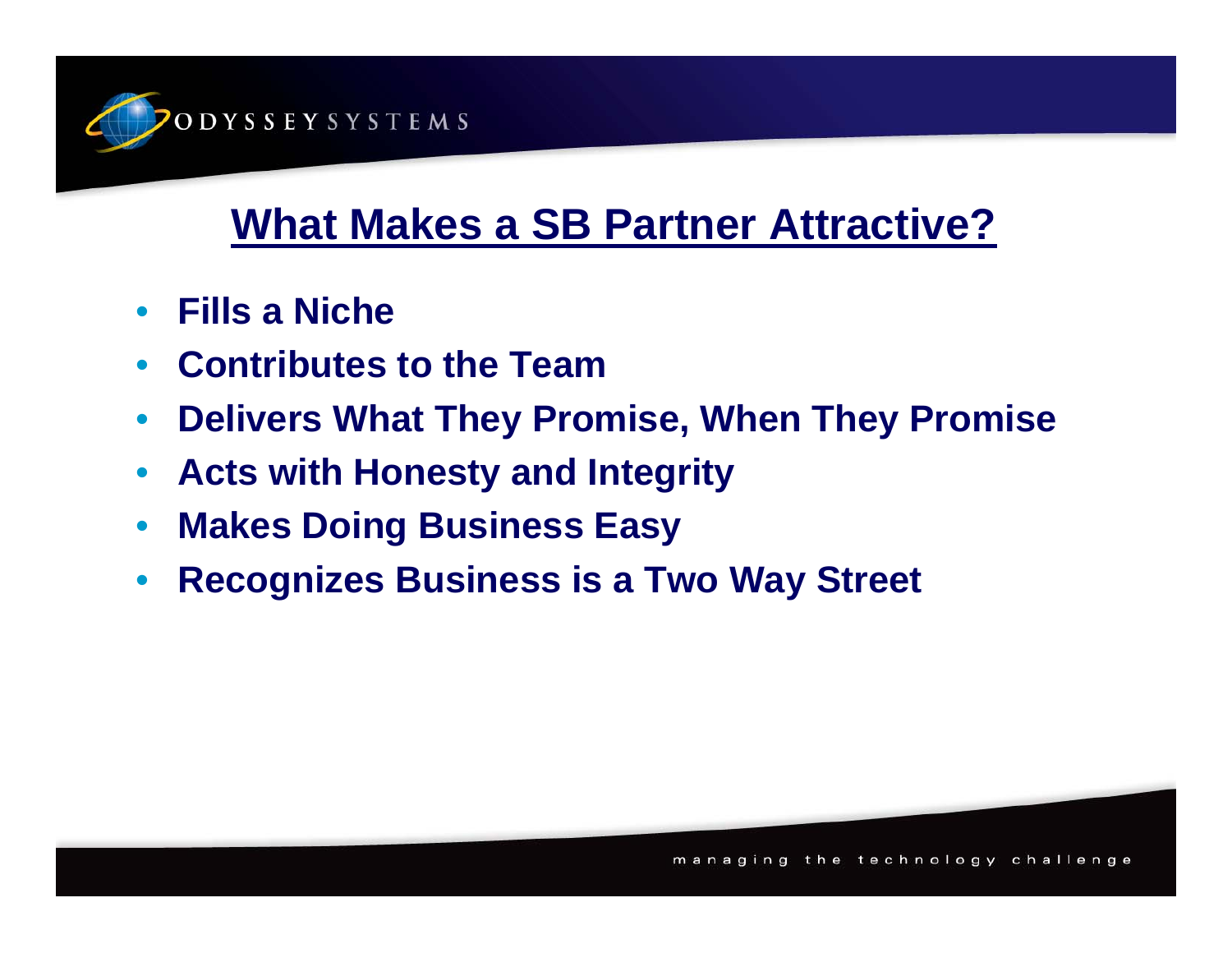

### **Growth Through Subcontracting - Tips**

- $\bullet$  **Market Your Company on the Basis of What You Can Do for the Prime, not What S/he Can Do For You**
	- à. **Demonstrate Knowledge of a Specific Opportunity**
	- i. **Share Intelligence**
	- **Listen**
	- **Help the Prime to Understand how your Qualifications will contribute to the team's success**
	- $\mathbf{r}$ **Quality in all you do**
	- à. **Samples, Handouts, Leave Behinds, White Papers**

ging the technology challe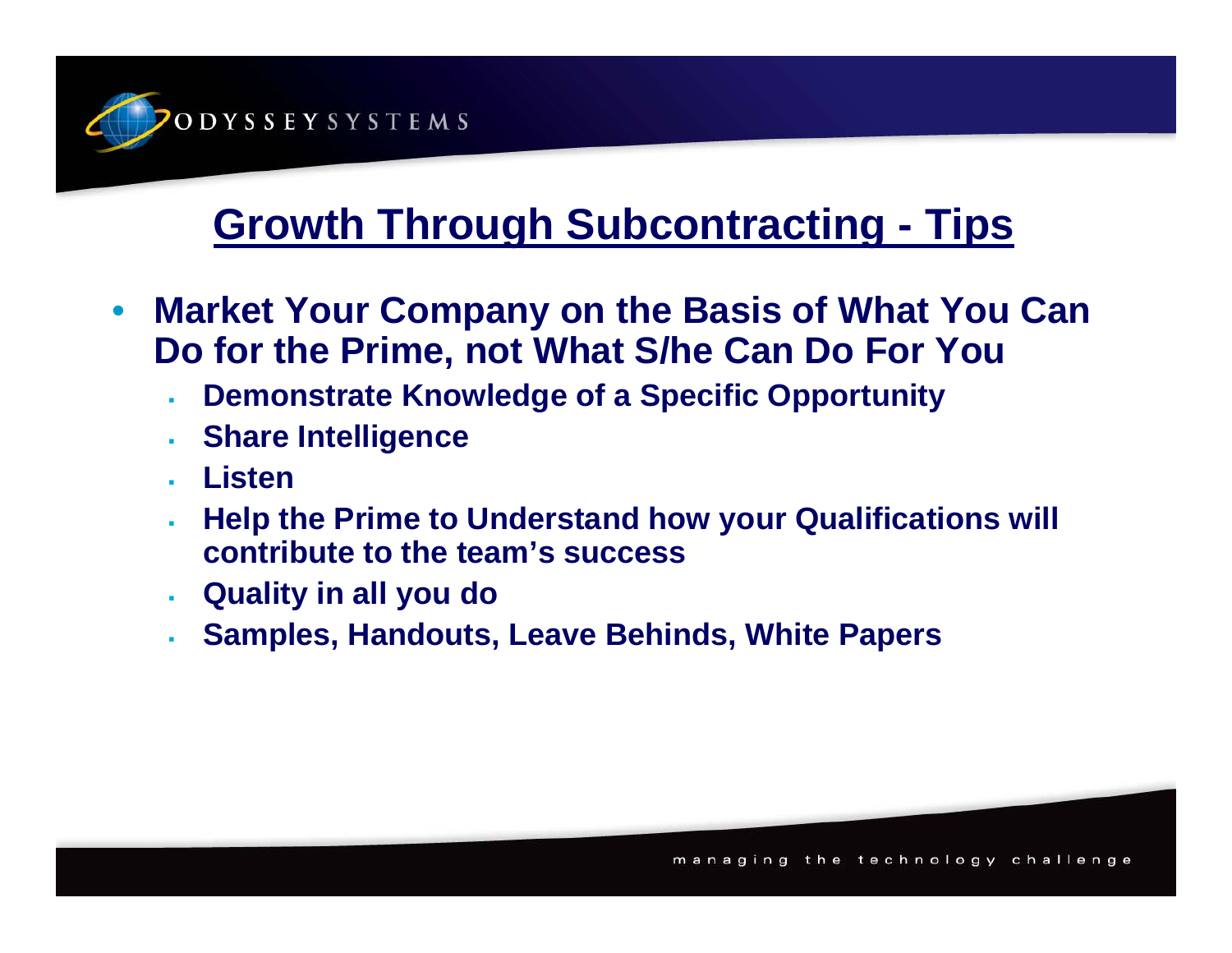

### **Growth Through Subcontracting - Tips**

- $\bullet$  **Common Sense Ways to Succeed in Subcontracting**
	- á, **Support Prime's Proposal Development**
	- á, **Give Something for Nothing**
	- **Produce Perfect Invoices – on-time and accurate**
	- ä, **Produce Perfect Reports – in the Prime's Format**
	- ä, **Make the Prime's Life Easy**
	- ä, **Stuff Happens – Don't Demand and Don't Whine**
	- a. **It's More Fun to Do Business With People You like**